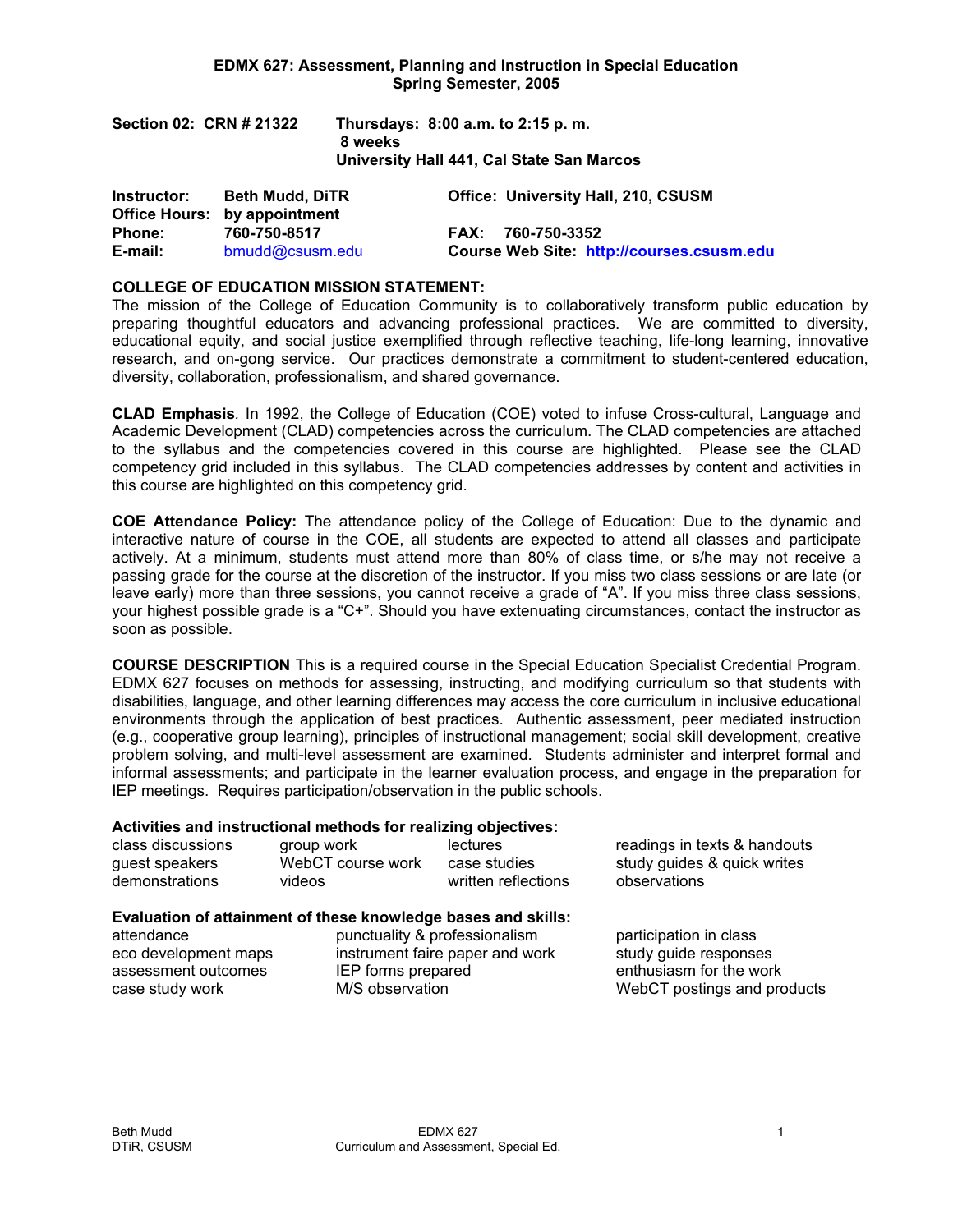# **PERFORMANCE GOALS**

# **1.0 Observation Skills**

- 1.1 Direct observations in informal situations
- 1.2 Using checklists and various observation formats to record observational data
- 1.3 Observation for one day in a setting serving learners with moderate/severe (MS) disabilities.

## **2.0 Record Keeping**

- 2.1 Maintaining a checklist/timelines for the assessment process
- 2.2 Employing competency checklists
- 2.3 Keeping anecdotal records
- 2.4 Utilizing IEP and ITP forms
- 2.5 Utilizing referral and planning for assessment forms
- 2.6 Recording and submitting observation format for M/S observation

# **3.0 Assessment Techniques**

- 3.1 Evaluating various commercially available assessment instruments.
- 3.2 Administering, scoring and interpreting commonly used formal measures (standardized, norm-referenced)
- 3.3 Using informal assessment methods (e.g., criterion-referenced, curriculum-based)
- 3.4 Assessing student work in the classroom (setting criteria, mastery learning, records, work sampling)
- 3.5 Using assessments for specific populations
- 3.6 Using supplementary norm tables
- 3.7 Using authentic assessment approaches (performance-based, rubrics, portfolios)

# **4.0 Nondiscriminatory Testing**

- 4.1 Structuring the assessment environment
- 4.2 Scheduling assessment sessions
- 4.3 Evaluating and selecting assessment instruments<br>4.4 Selecting and preparing assessment materials
- Selecting and preparing assessment materials
- 4.5 Ensuring parental participation in reporting of student performance

# **5.0 Writing Case Reports**

- 5.1 Gathering and reporting background information<br>5.2 Using a structured format for reporting
- 5.2 Using a structured format for reporting<br>5.3 Reporting interactions with the child
- Reporting interactions with the child
- 5.4 Reporting the child's approach to tasks and learning styles
- 5.5 Using clinical judgment in interpreting results
- 5.6 Summarizing overall finding regarding a child
- 5.7 Making recommendations for interventions

# **6.0 Generating IEPs and IEP Preparation Planning**

- 6.1 Summarizing current levels of functioning
- 6.2 Identifying long-range goals and short-term objectives
- 6.3 Completing sections of an IEP and ITP
- 6.4 Adapting the IEP as a parallel curriculum for students under IDEA
- 6.5 Ensuring parent participation and observation of rights

#### **7.0 Best Educational Practice into Teaching**

- 7.1 Demonstrating knowledge of general education curriculum and California Frameworks<br>7.2 Refining a personal philosophy of education
- Refining a personal philosophy of education
- 7.3 Empowering students as instructors, advocates, and decision makers
- 7.4 Using formal and informal cooperative group learning structures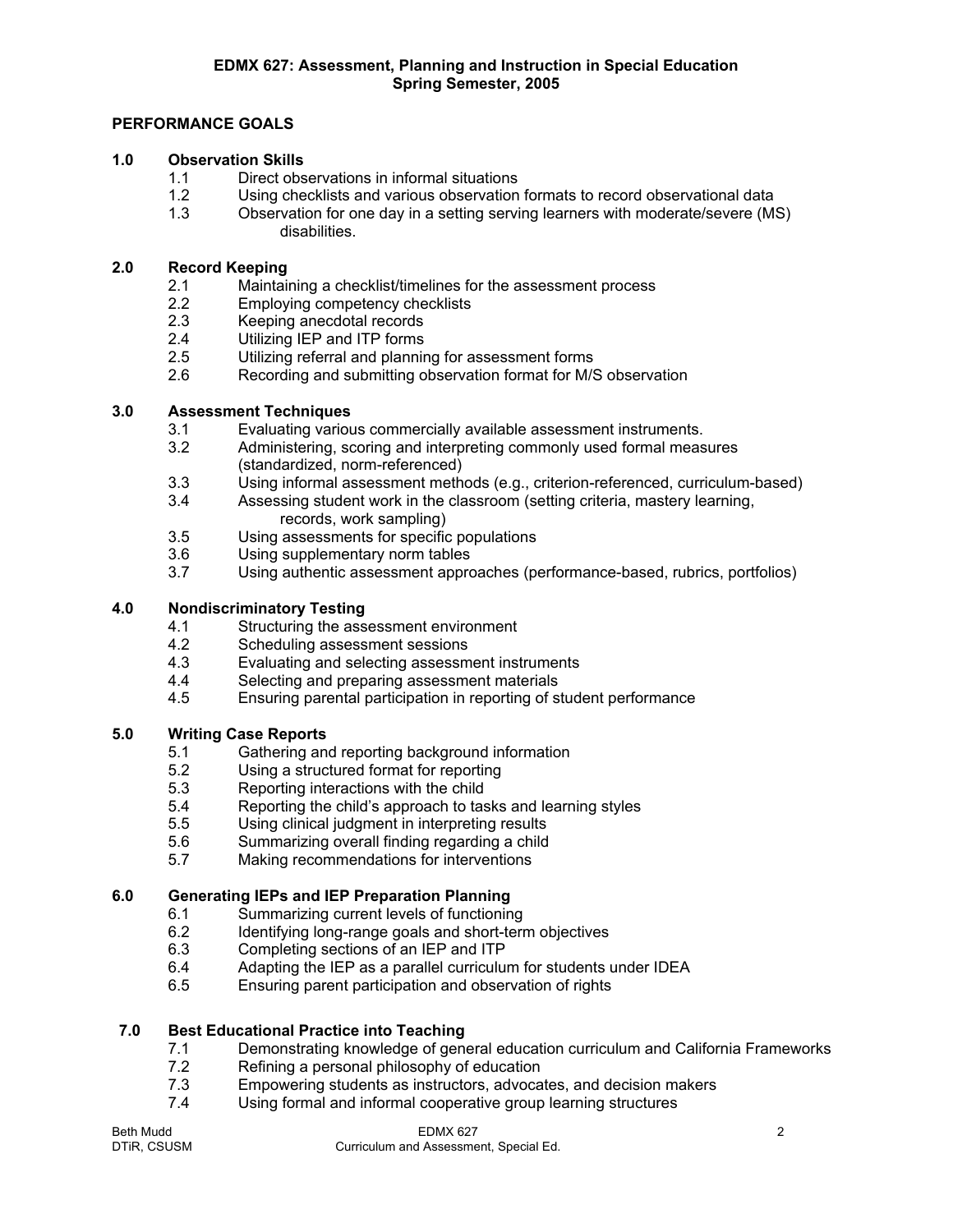- 7.5 Creating rubrics for teacher made assessment of learner products.
- 7.6 Incorporating authentic assessment into lessons.
- 7.7 Adapting lessons for individual learners through differentiated & sheltered instruction.
- 7.8 Creating ecological system maps based upon the individual across multiple settings.

# **8.0 Collaborative Interdisciplinary Teaming and Creative Problem Solving**

- 8.1 Demonstrating the effective use of collaborative teaming principles to:
	- a) develop lessons, IEPs and ITPs, assessment
		- plans and reports; curriculum, classroom management plans;
	- b) problem solve curricular, instructional, and emotional or
		- behavioral mismatches for students; and
	- c) guide other instructional and special education related decision making.
- 8.2 Facilitating a planning meeting for a student eligible for special education or being considered for specialized support services.
- 8.3 Differentiating the roles of various interdisciplinary team members and soliciting and utilizing diverse expertise of team members.

## **WHAT DO I NEED FOR CLASS? Required:**

 Cohen, L. G., & Spenciner, L.J. (2003). *Assessment of children and youth, 2nd. Edition*. New York: Longman.

**Parsons, S. Bound Reader for EDMX 627.** This is available at the CopyServe. (760) 599-9923. 754 South Rancho Santa Fe Blvd. Enter the first driveway off San Marcos Blvd. just west of Rancho Santa Fe Rd. and Citibank, turn right into the drive and make an immediate left. The store faces San Marcos Blvd.

# **Professional and Administrative Requirements**

- 1. Attend all class sessions. Please call the instructor when you are unable to attend class or if you must be late. It is the policy of the CSUSM College of Education that any student who misses 20% or more of class time, field experiences, or class sessions may not receive a passing grade for the course.
- 2. Use "Person-first" language (e.g., "Student with Down Syndrome" rather than "Down Syndrome student;" "Johnny who happens to have Down Syndrome" rather than "My Down Syndrome student") must be used throughout all written and oral assignments and discussions.
- 3. Word-process all written documents. **Keep a copy of all of your work**. Proof of completion of all assignments is the responsibility of the student. Keep these records until you have received your grade. Also, you will want these copies for your records and for potential future use as professional portfolio entries.
- 4. Complete and hand in all assignments on the due dates for full credit. If you have extraordinary circumstances that impact completion of your assignments, please inform the instructor(s). Any time that you have questions or concerns, please contact the instructor(s) immediately.
- 5. Participate in class discussions and group activities and demonstrate positive interpersonal skills with classmates and guests. Participation points are assigned on the basis of participation, collegiality, collaborative effort, professionalism in interactions with fellow students, instructors and guest lecturers, and respect for the materials and instruments used in this course.
- 6. Responsibility for obtaining handouts is that of the student. If you are to miss class, be sure to select a class "buddy" to ensure that you receive handouts and information when you must miss class. You may wish to have the following: Buddy: Telephone, e-mail address, Fax number.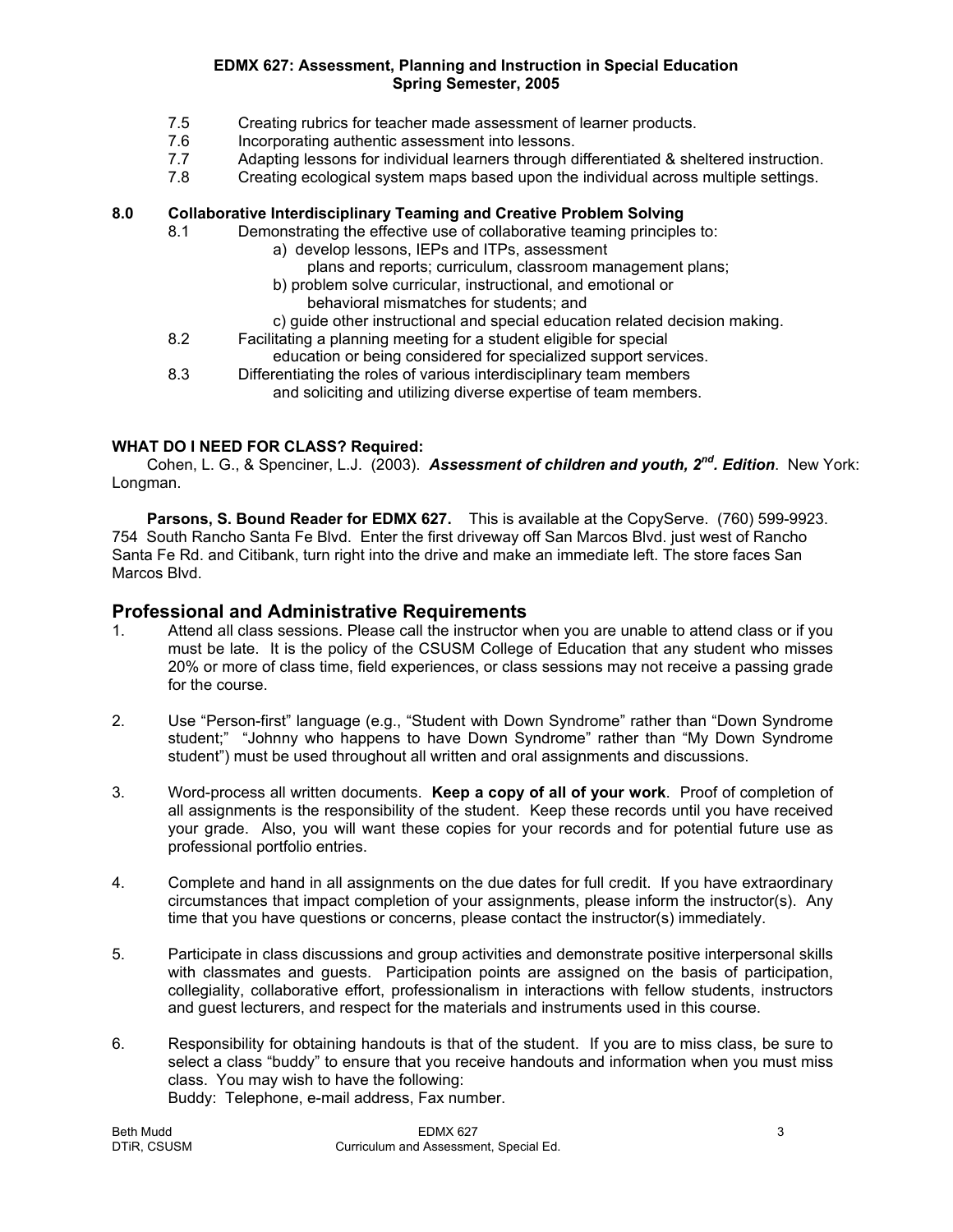7. The points for all late work will be reduced. Unless arrangements have been made with the instructor, absolutely no work will be accepted one week past the due date on the syllabus.

# **Grading Scale (in percentages):**

| A    | 93% | А-   | 90% |
|------|-----|------|-----|
| $B+$ | 87% | в    | 83% |
| в-   | 80% | $C+$ | 77% |

## **GRADING RUBRICS:**

## **Criteria for Grading Student Performance in this Course:**

- A (Excellent): Performance at the highest level, showing sustained excellence in meeting all course objectives and requirements and exhibiting an unusual degree of intellectual initiative.
- B (Good): Performance at a high level, showing consistent and effective achievement in meeting course objectives and requirements.
- C (Satisfactory): Performance at an adequate level, meeting the basic objectives and requirements of the course.

#### **NOTE: The minimum acceptable grade for a course in the sequence of professional education courses is C+, and a B average must be maintained.**

## **Criteria for Grading Assignments:**

A (93%) Outstanding work on assignment, excellent syntheses of information and experiences, great insight and application, and excellent writing,

B (83%) Completion of assignment in good form with good syntheses and application of information and experiences, writing is good,

C (73%) Completion of assignment, adequate effort, and adequate synthesis of information and application of information and experiences, writing is adequate.

# **SCHOLASTIC REQUIREMENTS**

**Please note the College of Education Attendance policy stated on the first page of this syllabus.**  The CSUSM College of Education, which has an attendance policy that mandates a minimum attendance of 80% of class sessions, requires these guidelines. Please inform your instructors in advance of any extenuating attendance circumstances.

#### **Participation (20 point maximum/class X 7 Face-to-Face classes = 120 points maximum)**

Regular, punctual attendance it is critical and expected in the teaching profession. Because this class is participatory in nature, the experiences and discussions are difficult to recreate. Additionally, it is important that each class member have the opportunity to exhibit collaborative teaming and participatory behavior. To reinforce our commitment to developing interpersonal skills, students are expected to arrive on time; return from break on time; stay for all of the class; and fully participate and cooperate with classmates, instructors, and guests. A class participant who arrives late, departs early, or engages a "non-collaborative" behavior will receive less than the maximum points for that given class

#### **Criteria for Grading Participation**:

Participation points will be assigned on the following criteria: collaborative cooperation in all labs, classes, and group assignments; enthusiasm for the content and activities; respect for the speakers; patience and flexibility with the technology; appropriate use of the lab, hardware and software. Respect for the lab environment and equipment, (e.g. absolutely not food or drink in the lab), and for all testing and assessment materials in the assessment course.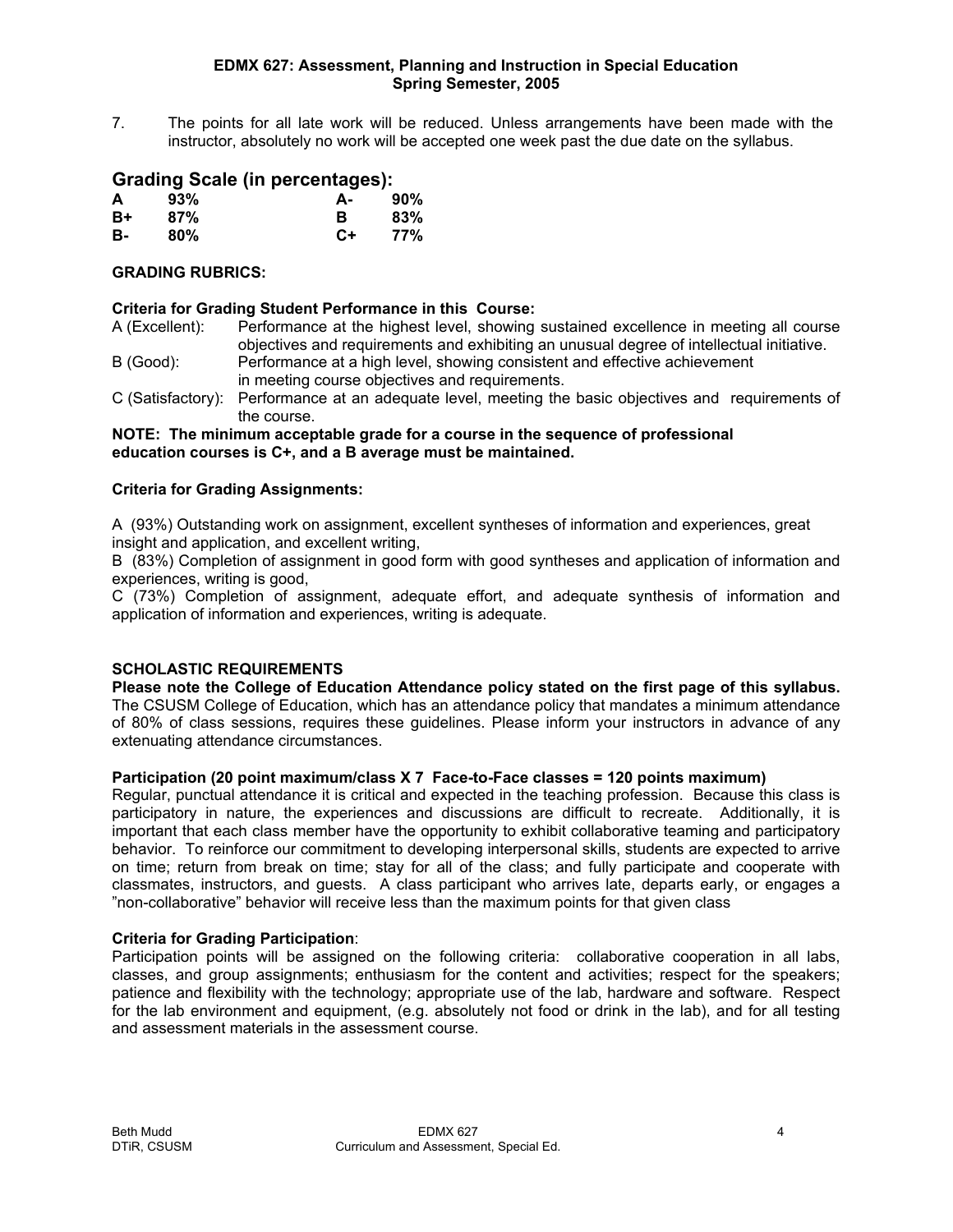#### **Ecological Map: (individual, 30 points)**

We will learn about Bronfenbrenner's work on systems theory of development and understanding child/learner behavior. During this process each student will create individual eco map (a small square) of their own to contribute to a class quilt. This is an individual creative assignment. You will write a two page paper explaining your eco map and you will share your quilt sqaure in class.

#### **Practice Administration: (individual, 20)**

Each student will do a practice administration of the Woodcock Johnson III. This practice must not be done on a child in special education, as it might interfere with their formal testing schedule. Sign out an instrument from Beth Mudd and practice administering several subtests to someone in your personal circle, preferably someone first grade through adulthood. The format for writing up your response to this practice administration is in the WebCT documents sections of this course.

#### **Assessment Case Study based upon Observation, Individual Assessment, and IEP Preparation with completed IEP forms including the Special Factors Form (individual, 100 points)**

Each participant will select a learner in his or her classroom to study. Always use a pseudonym, never include any identifying information in your reports (never use real DOB, school, real names, teachers names, etc.). This learner must be a child who is eligible for special education or who is being referred for an initial assessment for consideration for special education services. You will provide background information based upon observations, administer three (if possible) formal assessments, provide student work samples, and interview the parents/guardians (as allowed), and interview the child's teacher.

This assignment includes an observation for assessment report including the IEP classroom observation form. The assessment case write up including the IEP Assessment Planning Forms, and a Preparation for the IEP meeting with a completed Special Factors Form for the child assessed.

A format for these assignments is available on the course WebCT site in the Documents section of the course. You will also be expected to fill out (using pseudonyms) the three IEP forms mentioned in the previous paragraph including a classroom observation form, the assessment planning form(s), and the special factors form. **Do not begin this case study work until you have received approval from Beth Mudd for your assessment and case study plan**. **All information is kept strictly confidential, use a pseudonym, and never use the real names of parents, children, teachers, schools or districts. You must have parental permission before beginning this case study. A request for permission letter and a permission form are included in the bound reader.** 

#### **Observation in a Classroom Providing Services to Learners With Moderate/Severe Disabilities (individual, 50 points)**

This course, EDMX 627, comprises part of the required competencies for the Moderate/severe Credential. ALL credential candidates at Cal State San Marcos in special education are required to observe in a classroom for students with more severe disabilities. This provides a wonderful opportunity for each candidate to experience these programs, teachers, and services and encounter this wonderful group of students. You will spend one school day, and a field report format will be provided in class for you to file with Dr. Parsons after completing this experience.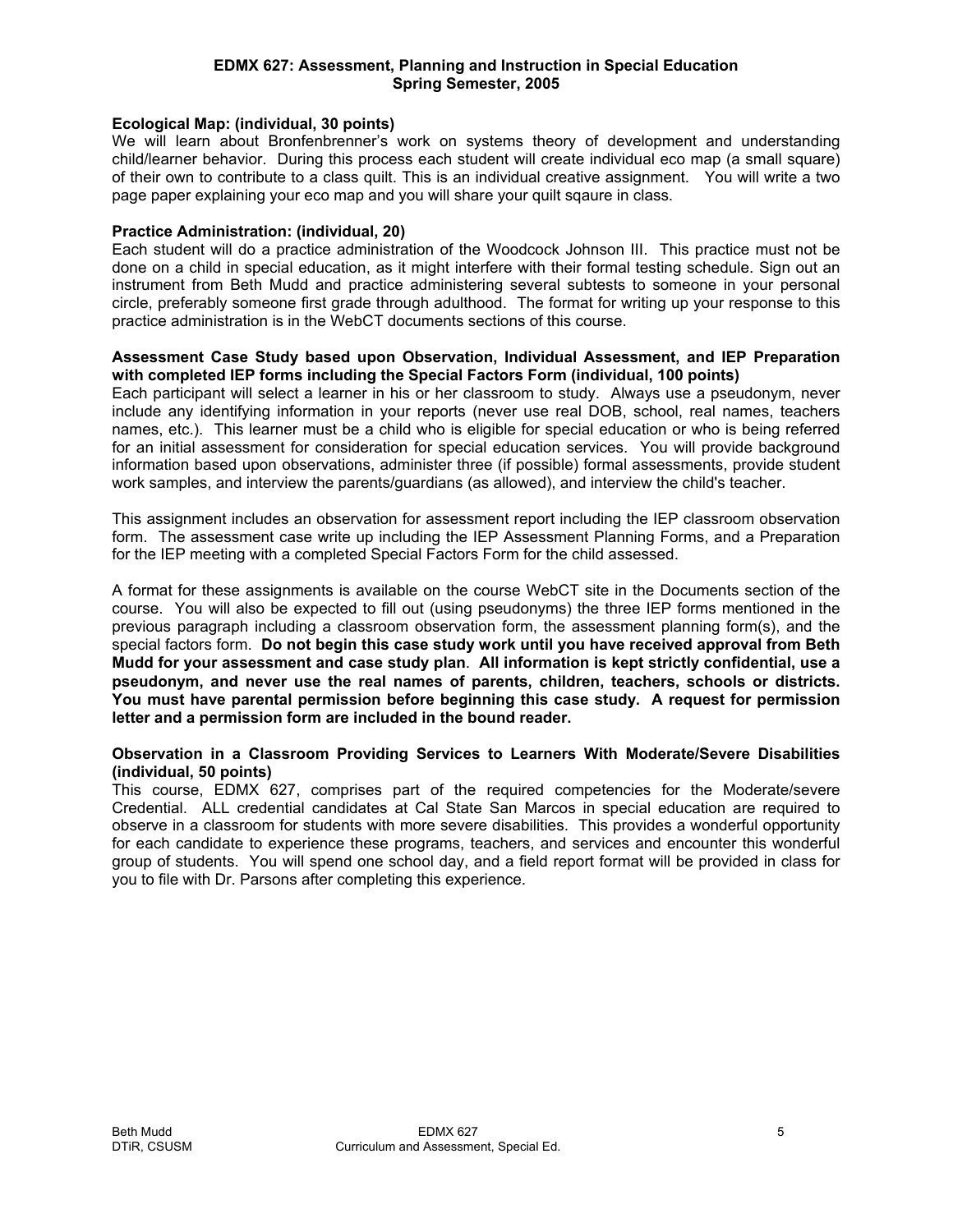# **Web Based Components: (Individual 80 points)**

Check the course home page and read the announcement block each week for directions/updates on course information.

ALL E-MAIL FOR THIS COURSE WILL BE CONDUCTED USING YOUR UNIVERSITY E-MAIL ADDRESS. CHECK YOUR WEB CT COURSE AND YOUR UNIVERSITY E-MAIL REGULARLY!

**Discussion Board Prompts (DB):** (80 points 20 for each of four DB components). Log into the course each week, and check the announcement block for assignments.

- There will be a series of DB prompts on the readings and handouts for your reflection.
- Post your response to the Discussion Board Prompts at the beginning of each week they are required. Due dates are indicated in the syllabus schedule.
- Read the postings of your colleagues (towards the end of that week) and post responses to two posting of others.
- Be sure your responses are well thought out prior to writing your posting.
- You may wish to compose off line, and copy and paste your response into the DB

**Responses to the postings of Colleagues**: (4 x 5 points each = 20 points)

- Some of the DB prompts will require you to post a response to the posting of a colleague. Be sure to read each of the professor's prompts carefully
- Discern which prompt require you to post a response to a colleague
- Post your responses to a colleague by opening that person's post, using REPLY and then writing your comments.

REMEMBER, WHEN POSTING TO THE DB, ALWAYS USE **REPLY**!!

Never begin a new thread by changing anything in the "subject" line.

BE SURE TO CHECK THAT YOU HAVE ANSWERED **ALL** THE PROMPTS, AND **EACH PART** OF EACH PROMPT.

Thank You.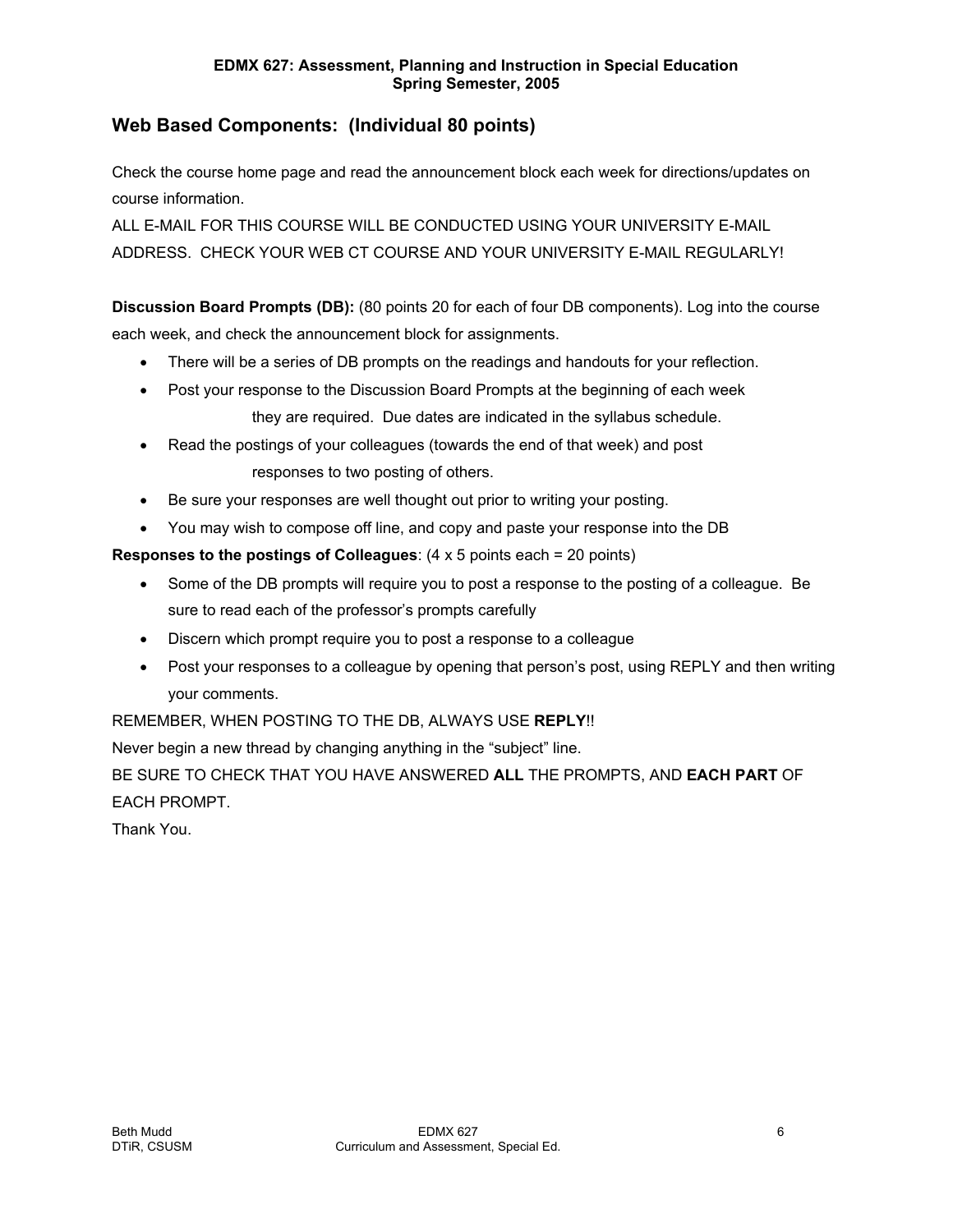| <b>Assignments</b>                              |      |      | <b>Maximum Points (400points)</b> |
|-------------------------------------------------|------|------|-----------------------------------|
| Participation (7 Face to Face @ 20 points each) |      |      | 120                               |
| $\sqrt{2}$ Eco Map for Class Quilt with paper   |      |      | 30                                |
| $\sqrt{}$ Practice Administration of WJIII      |      |      | 20                                |
| <b>Assessment Case Study:</b>                   |      |      | 100                               |
| <b>Observation for Assessment</b>               |      | (20) |                                   |
| Classroom Obs. Form                             | (10) |      |                                   |
| Case Study                                      | (30) |      |                                   |
| Plan for Assessment Form                        | (10) |      |                                   |
| <b>IEP Preparation Guide</b>                    | (20) |      |                                   |
| Special Factors Form                            | (10) |      |                                   |
| <b>Web Based Components:</b>                    |      |      | 80                                |
| 4 Discussion Board Prompts @ 20 points each     |      |      |                                   |
| <b>Field Based Component:</b>                   |      |      |                                   |
| Observation in a classroom providing            |      |      |                                   |
| Services for learners with                      |      |      |                                   |
| Moderate/severe disabilities.                   | (50) |      | 50                                |
| Select a child for your case study              |      |      |                                   |
| and work in the schools to complete             |      |      |                                   |
| this assignment.                                |      |      |                                   |
|                                                 |      |      |                                   |

# **TOTAL: 400 POINTS**